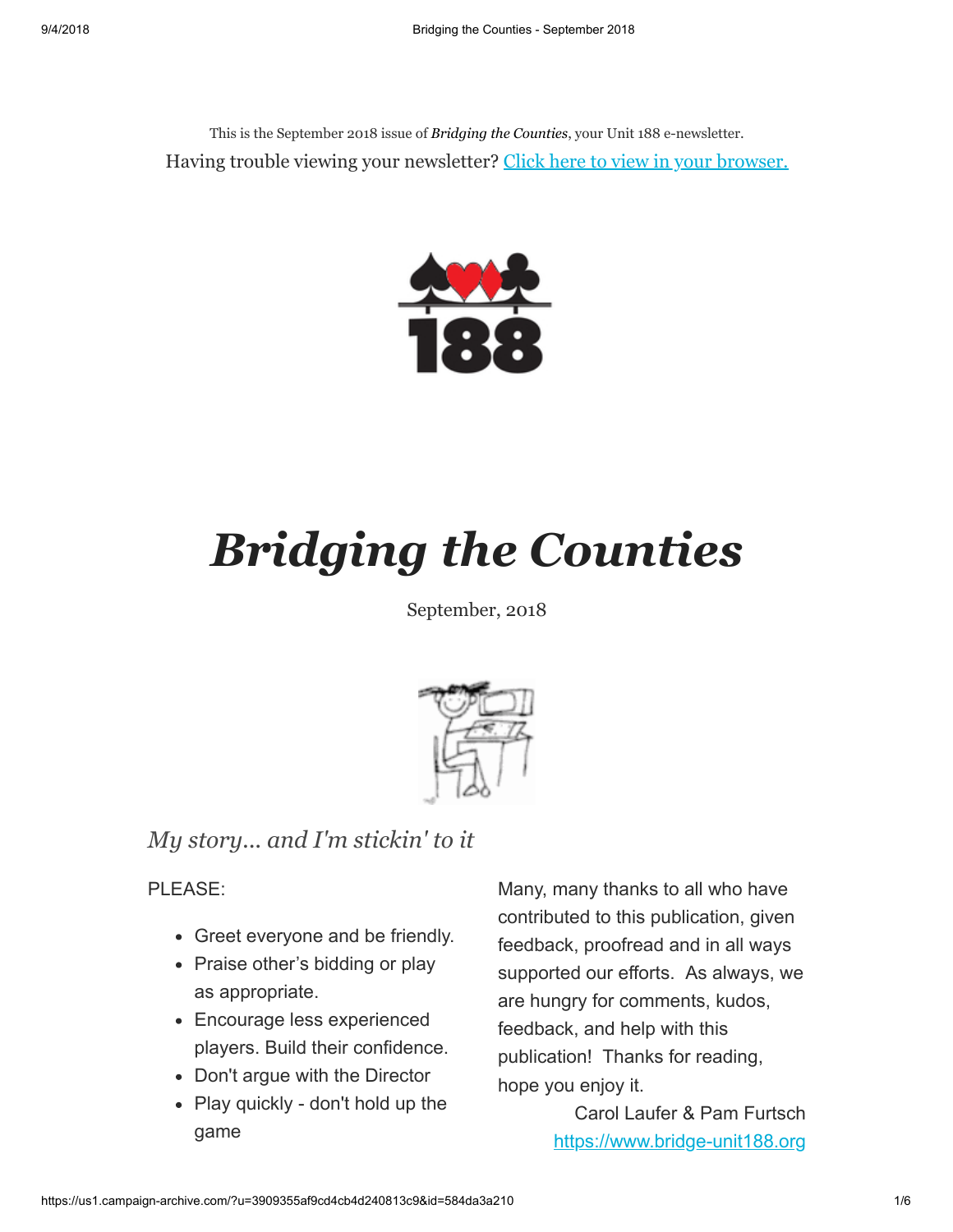| <b>Upcoming Events</b> |                                                                                                                                         |
|------------------------|-----------------------------------------------------------------------------------------------------------------------------------------|
|                        | <u> <b>September 29 -</b> Unit 188 Board Meeting</u><br>(10 am at Carol Laufer's house, 65 Caterson Ter.,<br>Hartsdale)                 |
|                        | <b>October 6</b> - Final North American Pairs<br>District 3 Qualifier, Oakland, NJ<br><u>Click for flyer</u>                            |
|                        | October 9 - 15 - District 3 Autumn Leaf<br>Regional, Crowne Plaza, Danbury CT<br><u>Click for flyer</u>                                 |
|                        | <u> <b>October 15 - 21</b></u> - STaC - Silver points at all<br><i>games at all clubs.</i>                                              |
|                        | <b>November 22 - December 2 - NABC</b><br>Honolulu, Hilton Hawaiian Village Waikiki<br><b>Beach Resort</b><br><u>Click for schedule</u> |
|                        | <u>The Maccabi 2018 Brunch &amp; Bridge</u><br><b>Tournament</b> has been canceled.                                                     |

*Articles, Columns, Letters...*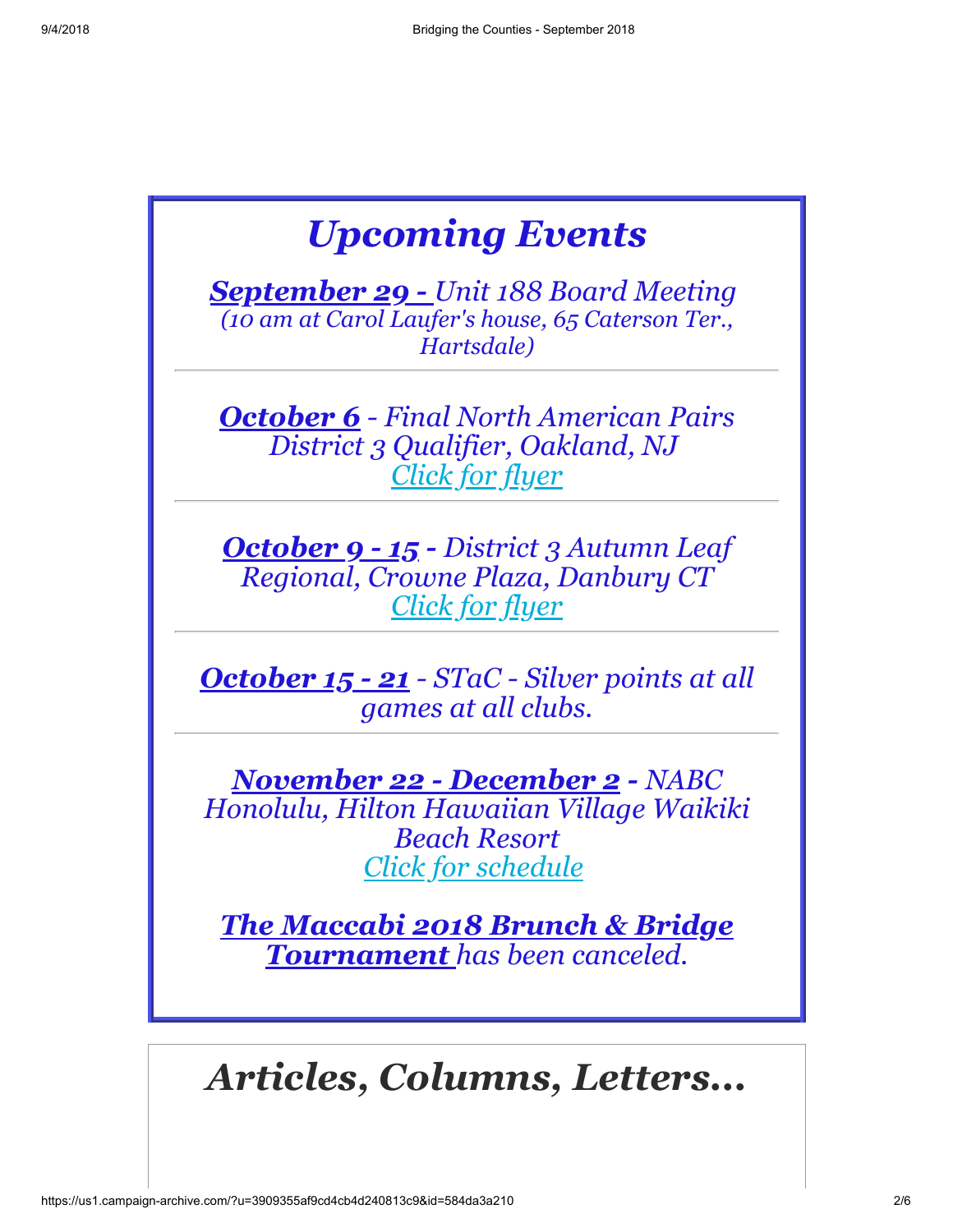

*Easily Overlooked: Trump Handling in Moysian Fits*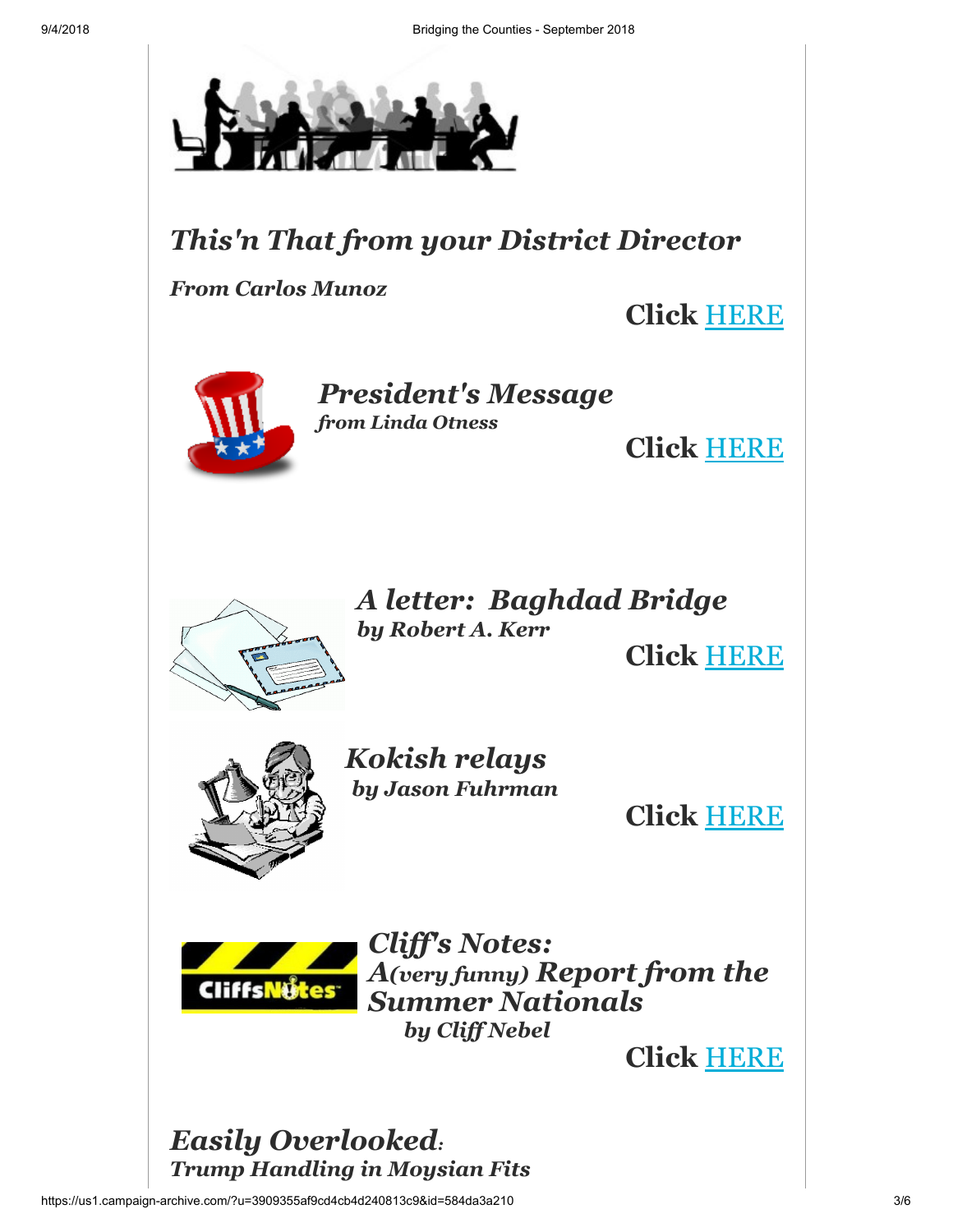9/4/2018 Bridging the Counties - September 2018

## *by Julian Laderman*



**Click** [HERE](https://drive.google.com/file/d/1lcOaZX5mDXyfJDStqi8rhMV44icVfcbV/view?usp=sharing)

*Handling 6-4 hands by Larry Cohen* **Click** [HERE](https://drive.google.com/file/d/19gZyItuAsF9f5kI31Akk1pxxw5cwVmbC/view?usp=sharing)



*Director Please! Alerts: How to - (When to alert, when to announce, proper form and etiquette) by Malcolm Austin*

**Click** [HERE](https://drive.google.com/file/d/12WqC0hxOyxV7Lh6cujbv21pxpblZ0wq9/view?usp=sharing)

## *The Stats*.



*Use the drop-down menus on the linked page to change rank or month displayed. [Click here](https://web3.acbl.org/rankachievements/?year=2018&month=6&unit=188&rank=A)*





https://us1.campaign-archive.com/?u=3909355af9cd4cb4d240813c9&id=584da3a210 4/6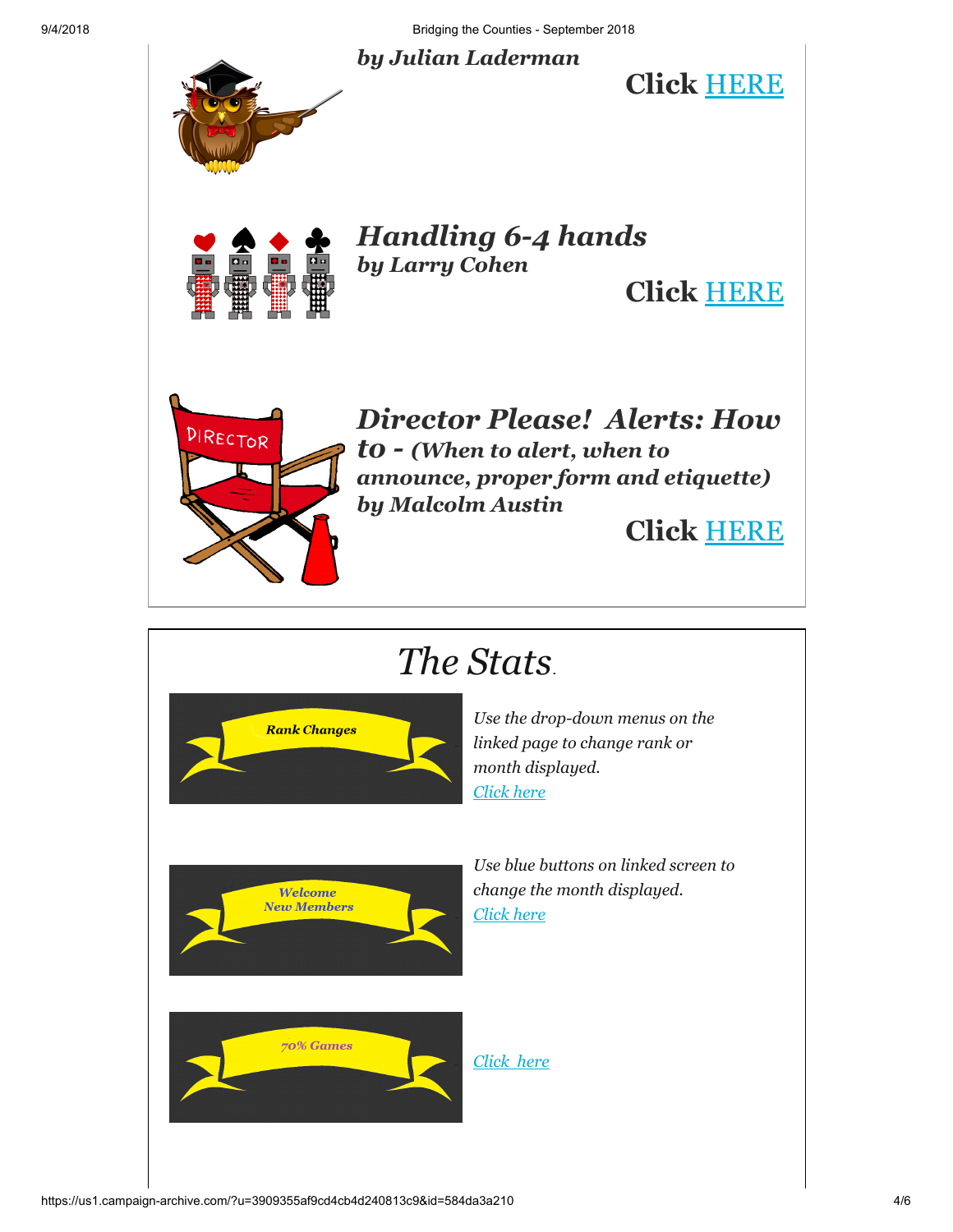

BRIDGING THE COUNTIES (ISSN 1059-3586) is an e-publication published (quarterly) four times a year in March, June, September and December by the Westchester Contract Bridge Association, PO Box 52, Scarsdale NY 10530. \$1 of yearly membership fees shall be applied to yearly subscription for the publication. Changes in email address must be recorded with ACBL. WESTCHESTER CONTRACT BRIDGE ASSOCIATION President.........................Linda Otness Editor ............................. Carol Laufer E-Mail: wcbabridge@gmail.com www.bridge-unit188.org www.bridge-district3.org www.acbl.org **STAFF** Carol Laufer Pam Furtsch

*Copyright © 2018 Westchester Contract Bridge Association, All rights reserved.*

Want to change how you receive these emails? You can [update your preferences](https://bridge-unit188.us1.list-manage.com/profile?u=3909355af9cd4cb4d240813c9&id=499e9536bc&e=[UNIQID]) or [unsubscribe from this list](https://bridge-unit188.us1.list-manage.com/unsubscribe?u=3909355af9cd4cb4d240813c9&id=499e9536bc&e=[UNIQID]&c=584da3a210).

Cliff Nebel